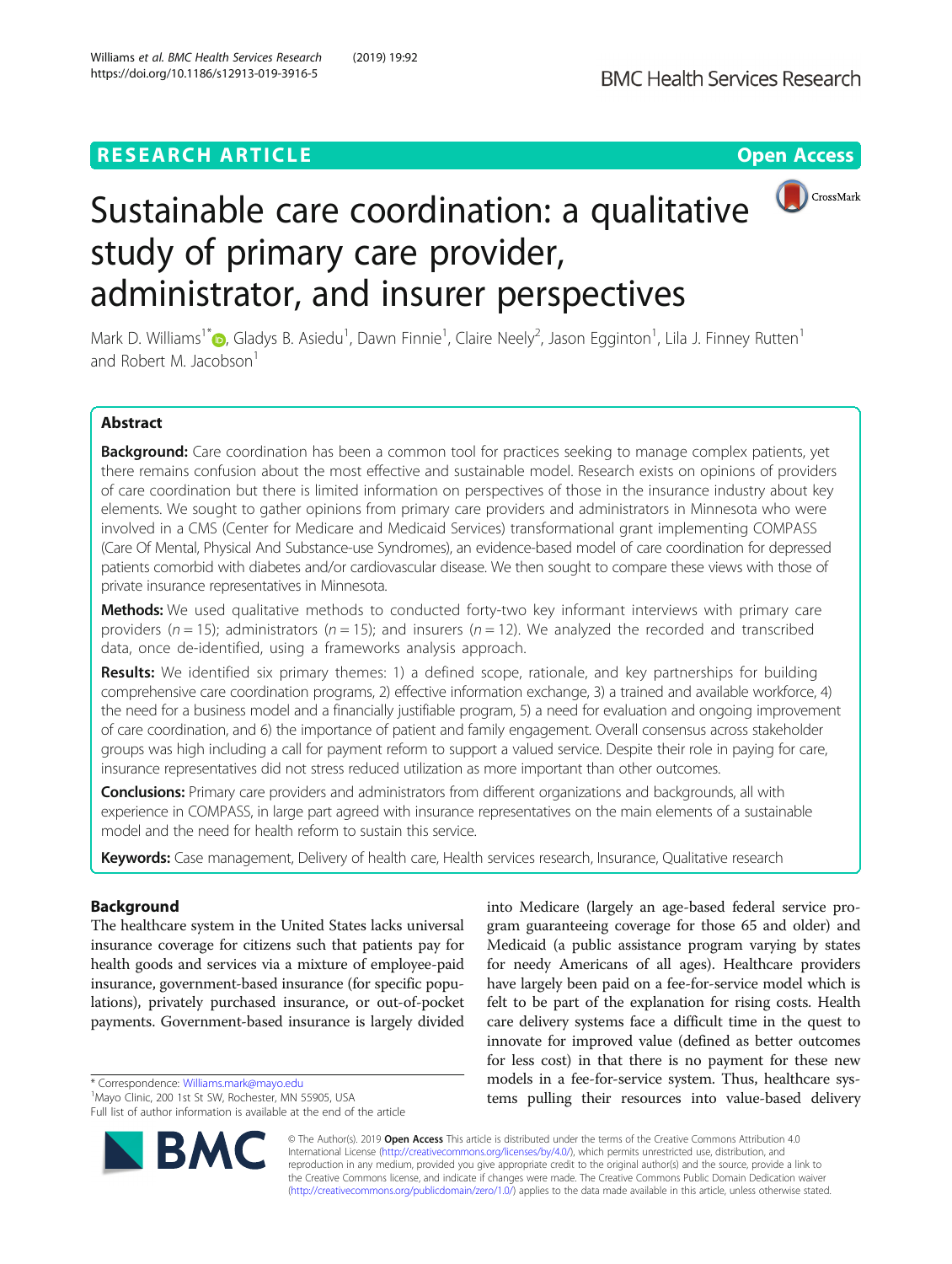must bear the associated cost while any savings achieved in reduced utilization benefit insurance companies.

Care coordination is a model of healthcare delivery created out of the growing awareness of the prevalence and cost of chronic conditions among patient populations [[1](#page-9-0)], and the fragmentation [[2\]](#page-9-0) and limitations of a healthcare system organized around fee-for-service and acute care [\[3,](#page-9-0) [4](#page-9-0)]. Encouraging evidence has accumulated that care coordination frequently leads to improved clinical results and in narrow circumstances, improved cost outcomes [[5](#page-9-0)–[7](#page-9-0)]. However, in the complex world of routine clinical practice there are at least 40 definitions of care coordination [\[8](#page-9-0)] resulting in confusion as to what components of care coordination are necessary to attain desired outcomes. For nearly a decade there has been recognition that a major barrier to sustaining care coordination is a lack of a viable financial model of support [[4,](#page-9-0) [9\]](#page-9-0). Medicare began offering care coordination reimbursement in 2015 for aspects of care coordination, however system barriers led to a less than 5% uptake of these billing codes within the first 15 months [\[10\]](#page-9-0). Reorganizing care delivery without a reimbursement or cost sharing model to cover care coordination is a significant expense, and there are noteworthy examples of programs investing time and money on care coordination without obvious return on investment [\[11](#page-9-0)]. For care coordination to succeed in a fee-for-service world where patients depend on commercial insurance, insurers must recognize at least some levels of care coordination as a reimbursable service [\[12\]](#page-9-0).

In 2012, the Institute for Clinical Systems Improvement (ICSI) was a recipient of a 3-year Centers for Medicare and Medicaid Services (CMS) innovation award entitled Care of Mental, Physical and Substance-use Syndromes (COMPASS) aimed at implementing an evidence-based model of care coordination for depressed patients with diabetes mellitus and/or cardiovascular disease. The CMS innovation grants were part of the government's efforts to invest in healthcare changes that might demonstrate ways to move from volume based models to value based models while funded by the research grants. The model was adapted from Wayne Katon's TEAMcare model originally described in 2010 [[13](#page-9-0)]. In brief, this model involves dedicating trained care coordinators to enroll and follow complex patients with the above conditions with weekly review of these patients by a team that includes a psychiatrist and a primary care physician. The patients are monitored on outcomes related to these chronic illnesses--blood pressure, glycosylated hemoglobin, and the PHQ-9 (Physician's health questionnaire, 9-item) in a clinical data registry and recommendations are routinely made to the patient's primary care team in order to adjust treatment to target outcomes of establishing control of these chronic conditions thus allowing return of these patients to usual care. To be eligible for the program, adult patients needed to have a diagnosis of depression (any of the DSM-5 diagnoses) with a PHQ-9 score of at least 10 and evidence of poor control of diabetes and/or cardiovascular disease. ICSI translated this model into 174 clinics in 18 medical organizations in 8 US states including Minnesota [\[14\]](#page-9-0). The sites were encouraged to keep as close to the model as possible, but as this was a quality improvement oriented translational effort versus an outcome-based project, sites were also able to adapt the model to local needs. The effort was successful in improving clinical outcomes [[15](#page-9-0)] but with no viable insurance coverage for care coordination at the time of this study, each participating organization was faced with what to do with the progress they had made during the grant once funding ceased.

Care coordination and attending to behavioral health needs of populations of patients with chronic health conditions are both key components of the majority of health reform models in the US. COMPASS was a rare example of a care coordination model that simultaneously addressed a mental health condition and chronic medical conditions with good outcomes in real world settings. To sustain the model past the grant funding, practices needed to justify the costs. The purpose of this study was to capture the perspectives of primary care providers and administrators having recently implemented a successful evidence-based model of care coordination (COMPASS) in Minnesota and to contrast these perspectives with those of insurers in Minnesota most familiar with models of care coordination. Our expectation was that providers would favor improved clinical outcomes over cost reduction and insurance company representatives would have the reverse opinion. To our knowledge, this is the first such study to include and contrast the input of insurers with those inside clinical practices.

#### Methods

#### Study design and setting

This study used an applied qualitative health research approach [[16\]](#page-9-0) focusing on stakeholder's views on care coordination for complex patients, in regards to optimal inclusion and exclusion criteria, optimal components of care coordination, critical outcomes for such programs, facilitators and barriers and how that can be applied to sustain care coordination programs in health care setting. The Institutional Review Board for Research on Human Subjects at Mayo Clinic approved the study protocol and all respondents provided informed consent. All relevant aspects of the methods have been evaluated using qualitative checklist, COREQ32 (Additional file [1](#page-8-0)) [[17\]](#page-9-0).

#### Respondents and recruitment

We identified primary care providers via study data, tracking the number of patients referred per provider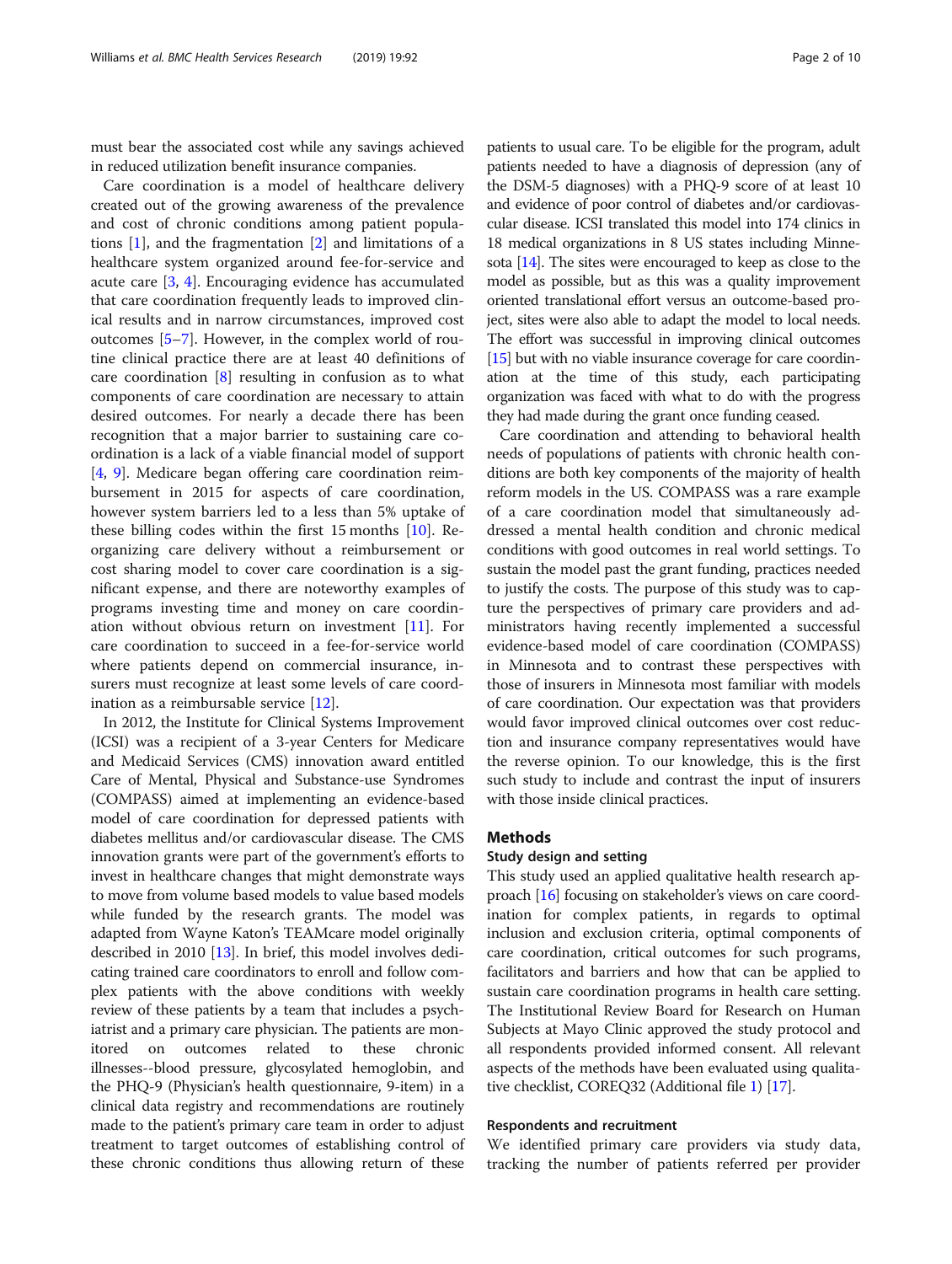into COMPASS to identify providers with at least 4 referrals into the program. Efforts were made to mirror the percentages of interviewees from medical groups with the percentage of patients in COMPASS from that group. Administrators were identified from COMPASS sites by one of three possible roles: (a) those responsible for hiring and/or managing care coordinators; (b) those responsible for overseeing a clinical budget; or (c) those responsible for the overall direction of population health management in a health system. We identified insurers beginning with information on market share of the private insurance market obtained from the Minnesota Department of Health Economics Program analysis of the Minnesota Comprehensive Health Association (MCHA) premium database for 2013. We reached out to insurance groups with the largest market share first for contacts. Insurers were identified through three sources: (a) ICSI insurance groups board members; (b) Mayo Clinic contracted insurance providers; and (c) participating insurers' own identification of additional potential participants.

We used a purposive sampling approach using criterion-based and snowballing techniques to recruit respondents for the study. By this approach we initially approached stakeholders with firsthand COMPASS experience via email, who then provided references for other potential respondents, who then recommended additional respondents and so on. This process ensured that stakeholders with no knowledge or experience with care coordination or COMPASS were eliminated, and only those who were best suited to meet the purpose of the study were included. We sent recruitment emails to the identified stakeholders explaining the purpose of the study, that is, to understand their unique perspectives on critical aspects of a sustainable model of care coordination for complex patients. Also the recruitment email indicated that if they choose to participate their contact information will be given to SNG Research Corporation $<sup>1</sup>$ </sup> to schedule interviews. We asked stakeholders to respond to the email or call the study coordinator if they wish to participate.

We identified a total of 84 primary care providers and invited them, of whom fifteen agreed to an interview. We identified a total of 26 administrators, 15 of whom participated. All 12 insurers that we identified agreed to an interview. We submitted the list of respondents and their contact information to SNG Research Corporation who then scheduled and conducted the interviews. We obtained informed consent from all respondents orally.

# Data collection

Using a standardized semi structured interview guide developed by the research team, SNG research group conducted individual interviews with identified stakeholders over a period of three weeks (April–May 2016). SNG approached each stakeholder group with the same set of questions regarding key components of a sustainable model of care coordination in a setting of limited resources. We have attached the interview guide for reference (Additional file [2\)](#page-8-0). ASNG conducted all interviews by phone and transcribed the audio recordings. SNG transferred all audios and de-identified transcripts via a secured drive to the Mayo Clinic Qualitative Research Unit whose personnel include authors GBA, DF, JSE. We monitored data saturation continuously throughout the interview process. For comprehensiveness we chose to fully interview all respondents who agreed to participate to reduce the chance of missing any ideas.

#### Analysis

Investigators included experts in population health sciences, health care policy and research, sociology, health services research and qualitative research methods. SNG conducted interviews and transcriptions but they did not analyze the data. We proofed all transcripts received against audio files by QRU for consistency and accuracy. Four QRU analysts (GBA, DF, JSE then coded, analyzed, and interpreted the transcripts using a framework analysis approach  $[16–18]$  $[16–18]$  $[16–18]$  $[16–18]$  $[16–18]$ , supported by qualitative analysis software (NVivo 10.1, QSR International Pty Ltd.). They analyzed the data using an integrated approach of inductive codes emerging from the data and a priori codes (derived from interview questions) [[19](#page-9-0)]. This process involves being "immersed" in the data, identifying preliminary themes, and developing a coding framework, then applying this framework back to the verbatim transcripts. Preliminary analysis included multiple initial readings in order to obtain a sense of the whole data. DF, GBA and JSE first independently read the few transcripts, and performed initial coding of the data. This meant that they independently ascertained stakeholder opinions regarding the common understanding and components necessary for sustaining care coordination paying attention to emerging themes and then guided by the interview questions. This led to the identification of preliminary themes within the data and similarities were noted across transcripts. This analysis approach is an interpretive process whereby patterns are identified by systematically reviewing the data to elicit common themes, without generating theory  $[18]$  $[18]$ . Framework analysis is particularly suited to projects like these, as we sought to analyze cross-sectional data among stakeholder groups. Inter-coder agreement allowed for discussions on discrepancies in the coding until consensus was achieved in the final results.

# Results

Stakeholders interviewed for this study included administrators (*n* = 15), insurers (*n* = 12), and providers (*n* = 15).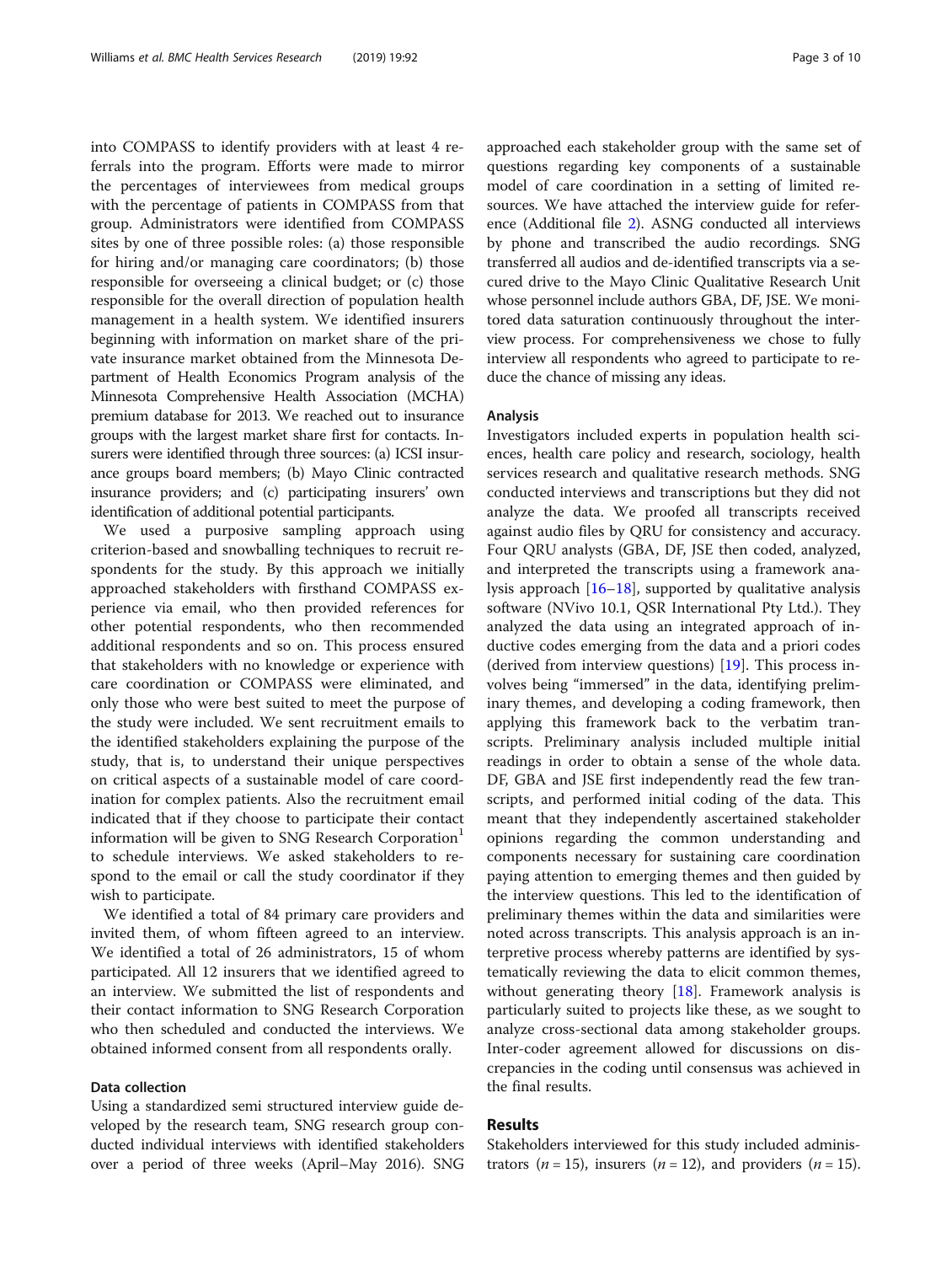The interview length averaged 22 min. We report themes that emerged as important among stakeholders, highlighting common understanding and components necessary for sustaining care coordination. Data analysis yielded six main themes and categories:

- A defined scope, rationale, and key partnerships for building comprehensive care coordination programs
- Effective information exchange
- A trained and available workforce
- The need for a business model and financially justifiable program
- Evaluation and improvement of care coordination programs
- Patient and family engagement

For each category we present the barriers that were reported by stakeholders as well as facilitators and components to a successful care coordination program. Example quotes from stakeholder groups are illustrated in Table [1](#page-4-0).

# Theme 1: A defined scope, rationale, and key partnerships for building comprehensive programs Care coordination inclusion and exclusion criteria

All three stakeholder groups recognized the significance of care coordination and identified the need to have a clear rationale and principles underlining the program. Respondents alluded to the lack of standardized patient inclusion/ exclusion criteria which poses a challenge to identifying patients eligible for care coordination programs. Examples of patient characteristics considered most appropriate for care coordination include medical (diabetes, chronic obstructive pulmonary disease (COPD), cardiovascular, kidney diseases), behavioral (non-compliance with care plan, frequent users of urgent care or ER), psychological (depression), and/or social factors (low income, transportation and housing needs, lack of family or caregiver support). There were conflicting perceptions around patient adherence and the question of focusing on 'rising risk' and overly complex patients who might not progress. Conceptually, care providers and insurers considered non-adherence as an important criterion for inclusion in care coordination but the same characteristic was also perceived as a potentially undermining factor in some cases. Also, there was some disagreement in expanding care coordination inclusion criteria beyond the COMPASS model, about the most psychiatrically complex patients with some indicating that those patients absolutely should be included while others felt they would be inappropriate for care coordination because of the complexity of their chronic psychiatric needs which may exceed the services care coordination could provide.

Respondents talked about timing and the need to have an entry and exit points for patients. More than half of

respondents, regardless of stakeholder group, felt care coordination could be both time limited and ongoing, and dependent on patient needs. Providers tended to lean towards ongoing care coordination for patients. Also enrollment criteria must be flexible in adjusting to patient needs such as end-of-life care, and fluctuating levels of care intensity at different time periods, depending on the state of a patient's health or their ability to self-manage.

# Care coordination as a vehicle to bring together medical and community resources for complex patients

These findings focus on a plan for an integrated and comprehensive care coordination program. All stakeholder groups identified that fragmentation of systems and fragmentation of communication among health care providers make coordinating care extremely challenging. Consequently, respondent groups strongly favored approaches that include broad-based multidisciplinary and diversified programs which have both medical and social-service related components. Primary care providers especially expressed that the inability to meet socioeconomic needs of patients is a huge challenge to care coordination, as many eligible patients have extenuating factors inhibiting their participation. Such needs include nutritional, financial, psychosocial, housing, language, and transportation. Considerations of these needs and connecting patients to the available resources are essential to care coordination. Stakeholder engagement was seen to include support and commitment from leadership and clinic "champions" that can assist with program sustainability and expansion.

# Theme 2: Effective information exchange

This theme focuses on the need for all stakeholders, care teams and caregivers involved in patient's care to have access to relevant and appropriate information through interpersonal-level interactions, technology and health system information.

# Theme 2.1. Strong interpersonal level-interactions among stakeholders, and with patients

All stakeholder groups acknowledged that communication between and among multidisciplinary care teams both at a clinical level as well as outside clinical care can be challenging lacking centralized care plans. They noted that lack of communication between insurers, social services, community resources, and health care creates duplication of efforts and confusion. Having strong and good working relationships among care teams and co-locating care teams and care coordination teams were identified as some ways to facilitate communication and enhance care coordination.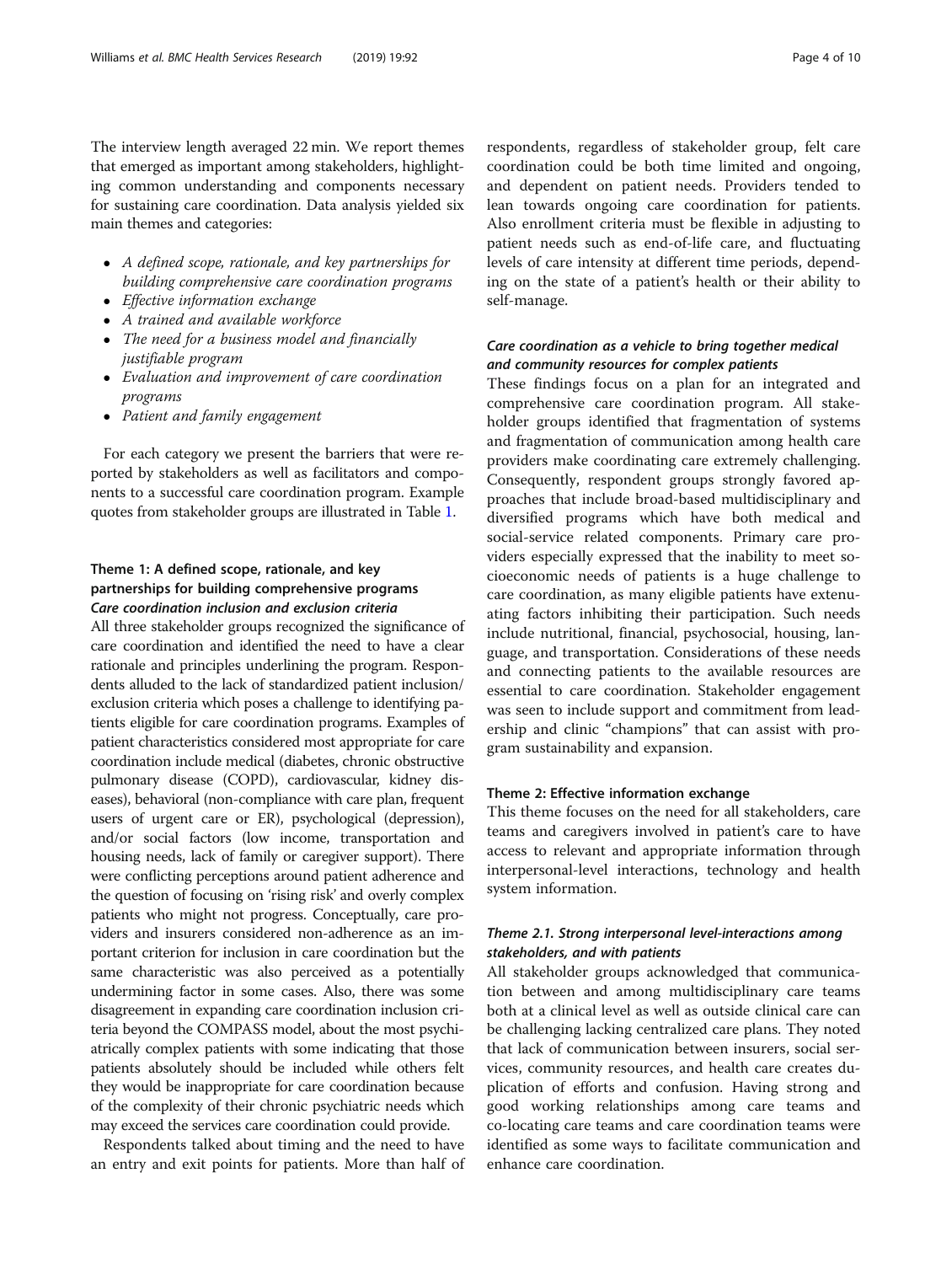<span id="page-4-0"></span>Table 1 Themes and Representative Quotes for Sustainable Model of Care Coordination for Complex Patients

| Themes                                                                                                                                              | Stakeholder Quotes                                                                                                                                                                                                                                                                                                                                                                                                                                                                                                                                                                                                                                                                                                                                                                                                                                                                                                                                                                                                                                                                                                                                                                                                                                                                                                                                                                                                                                                                                                                                                                                                                                                                                                                                                                                                                                                                                                                                                                                                                                                                             |
|-----------------------------------------------------------------------------------------------------------------------------------------------------|------------------------------------------------------------------------------------------------------------------------------------------------------------------------------------------------------------------------------------------------------------------------------------------------------------------------------------------------------------------------------------------------------------------------------------------------------------------------------------------------------------------------------------------------------------------------------------------------------------------------------------------------------------------------------------------------------------------------------------------------------------------------------------------------------------------------------------------------------------------------------------------------------------------------------------------------------------------------------------------------------------------------------------------------------------------------------------------------------------------------------------------------------------------------------------------------------------------------------------------------------------------------------------------------------------------------------------------------------------------------------------------------------------------------------------------------------------------------------------------------------------------------------------------------------------------------------------------------------------------------------------------------------------------------------------------------------------------------------------------------------------------------------------------------------------------------------------------------------------------------------------------------------------------------------------------------------------------------------------------------------------------------------------------------------------------------------------------------|
| 1.A defined scope, rationale, and key partnerships for building<br>comprehensive programs<br>1.1 Care coordination Inclusion and exclusion criteria | A1: "There's kind of a tension between whether we should be caring for the sickest of the<br>sick  as we are thinking about with chronic disease where whether there is more of a<br>place to be caring for what might be considered a rising risk population There needs<br>to be defined criteria and there needs to be a defined end point becauseit would [be]<br>nice for patients to be in the program forever[but] you might be stuck in the cycle of<br>not progressing. Then the rest of your patients might suffer from that by not being able<br>to get into the program."<br>11: "We have to make sure we can segment our population and understand how to<br>identify the right people for case management or care coordination The<br>appropriateness of identifying people for care coordination."                                                                                                                                                                                                                                                                                                                                                                                                                                                                                                                                                                                                                                                                                                                                                                                                                                                                                                                                                                                                                                                                                                                                                                                                                                                                              |
| 1.2. Care coordination as a vehicle to bring together medical<br>and community resources for complex patients                                       | P2: "Ideally things get straightened away and people can graduate but these patients are<br>complex for a reason and they might have relapses for different things so I think always<br>having a pretty accurate assessment is a good idea for a lot of them anyway."<br>A10: "The thing that we also struggle with is the complexity of the psychosocial<br>conditions that the patients present withI would envision that it would be a<br>multidisciplinary teamIf it's more psychosocial in nature, then a social worker is<br>probably more appropriate. It would be a model in which there were multiple<br>participants. So the care coordinator, there would be mental health support, there would<br>be medical support, there would be social work involved, pharmacy. That [multi-<br>disciplinary] team, while there are distinct roles and responsibilities, would also know<br>how to work collaboratively with each other in the areas where things might overlap. An<br>example, there's things that are different about the RN and social work role, but there's<br>places where it [their roles] might overlap."<br>11: "There has to be a comprehensiveness of buy in. If you are creating a care team<br>approach within a care delivery system, everybody has to buy in to we're doing<br>team-based care. If you don't have that type of accountability, and you don't have folks<br>that truly believe in team-based care, it's not going to work. It's going to failMaking<br>sure everyone is on the team so to speak that's the biggest critical success factor."<br>P14: "Ideally have an effective team that can address all of the patient's chronic health<br>issues without diluting the expertise needed to manage it."                                                                                                                                                                                                                                                                                                                                        |
| 2. Effective Information Exchange<br>2.1. Strong Interpersonal level-interactions among stake<br>holders- and with patients                         | P11: "The hospital may have a nurse navigator that is helping take care of the patient in<br>the hospital, but the communication back to us isn't very good. The nursing home may<br>have a social worker but the stuff they are doing there communicating back to us<br>doesn't happen. There are holes in our system that as a provider, as a team, if you said<br>had I only known that, I would have done something different."<br>A5: "I think co-location of the care coordinating group or team and the medical home<br>team. In a perfect world, you would want them co-located because that facilitates com<br>munication. In smaller clinics or in rural areas, that's not going to be feasible so we<br>would somehow need to leverage technology to make sure that there is enough contact<br>between those groups."<br>13: "Good communication between the medical staff and the case manager, and good<br>information flow between the specialists and the case manager."<br>112: "With all medical care, there has to be a longitudinal, trusting relationship that<br>occurs between the care team and the patient."                                                                                                                                                                                                                                                                                                                                                                                                                                                                                                                                                                                                                                                                                                                                                                                                                                                                                                                                                           |
| 2.2. The need for data and access to an interoperable<br>health information system                                                                  | 14: "There needs to be very intense effortsto engage the client in care coordination It's<br>[care coordination] required that the appropriate amount of trust and effort is built in<br>order to get the client to engage."<br>A4: "There needs to be a place to keep this [care management] information so that<br>people can readily access it when the patient makes contact with the care team."<br>A10: "There needs to be a plan of care and that plan of care needs to be accessible not<br>only by the primary care team but every other member of the team whether it's within<br>the same health care system the inpatient units need to be accessing it [plan of care],<br>everybody needs to know how to use it. People need to be able to contribute to it [the<br>plan of care]to help everybody be on the same page. In the perfect world we'd be able<br>to also do that same thing with any other community entity user, external agencies that<br>the patient is working with as well so we are all working off that same platform."<br>P9: "If we can set up web access so you can do face-to-face coordination but through<br>the internet, if they are available for phone systems or something like that, like Skype. I<br>think sometimes it's too easy for folks to just spend a few minutes on the phone and if<br>we can actually see a patient face-to-face, even if it's over a camerathat's just an extra<br>stepusing communication that's available and technology as well to help us."<br>17: "From a technology standpoint, one of the biggest challenges is getting systems to talk<br>to each other. Having an electronic medical record be able to communicate with a claims<br>system. That's the concept of big data Making sure that the health system and the<br>health plan and the community resources are connected and talking to each other on<br>behalf of the patient so that information that is shared, recommendations that are given,<br>are consistent and supportive of each other so at the end of the day the patient is well served." |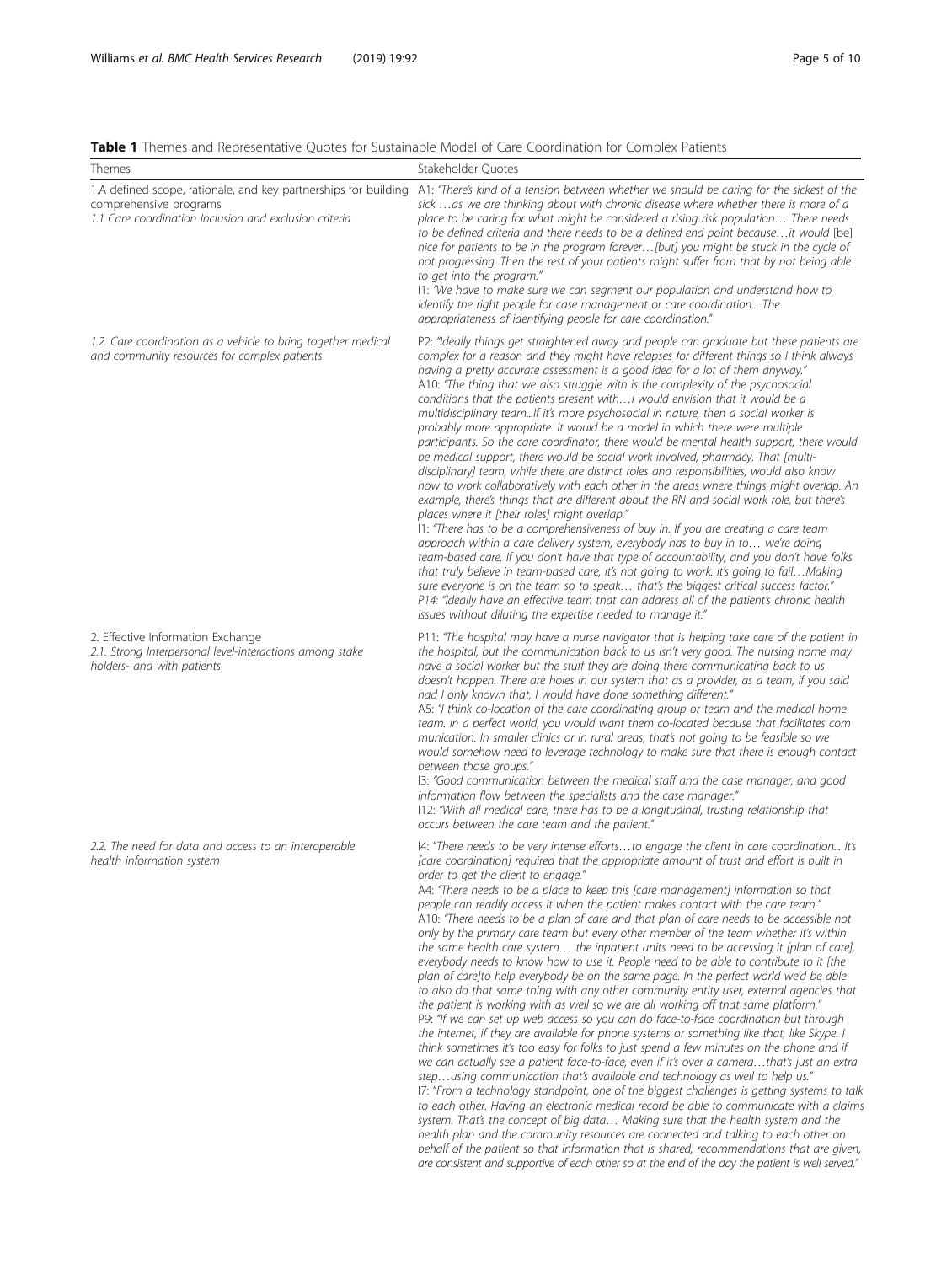Table 1 Themes and Representative Quotes for Sustainable Model of Care Coordination for Complex Patients (Continued)

| Themes                                                              | Stakeholder Ouotes                                                                                                                                                                                                                                                                                                                                                                                                                                                                                                                                                                                                                                                                                                                                                                                                                                                                                                                                                                                                                                                                                                                                                                                                                                                                                                                                                                                                                                                                                                                                                                                                                                                                                                                                                                                                                                                                                                                                                                                                                                                                                                                                                                                                                                                                                                                                                                                                                                                                                                                                                          |
|---------------------------------------------------------------------|-----------------------------------------------------------------------------------------------------------------------------------------------------------------------------------------------------------------------------------------------------------------------------------------------------------------------------------------------------------------------------------------------------------------------------------------------------------------------------------------------------------------------------------------------------------------------------------------------------------------------------------------------------------------------------------------------------------------------------------------------------------------------------------------------------------------------------------------------------------------------------------------------------------------------------------------------------------------------------------------------------------------------------------------------------------------------------------------------------------------------------------------------------------------------------------------------------------------------------------------------------------------------------------------------------------------------------------------------------------------------------------------------------------------------------------------------------------------------------------------------------------------------------------------------------------------------------------------------------------------------------------------------------------------------------------------------------------------------------------------------------------------------------------------------------------------------------------------------------------------------------------------------------------------------------------------------------------------------------------------------------------------------------------------------------------------------------------------------------------------------------------------------------------------------------------------------------------------------------------------------------------------------------------------------------------------------------------------------------------------------------------------------------------------------------------------------------------------------------------------------------------------------------------------------------------------------------|
| 3. Trained and Available Workforce                                  | 111: "If it's [the care coordinator is] a nurse, she has got to be very skilled and<br>knowledgeable and passionate about not only the medical side but the patient<br>interaction and advocating and understanding what the social connection resources<br>are required to get that patient through."<br>P8: "Getting well-trained individuals. Getting individuals who stick with it [care<br>coordination] for years and so as they further develop their expertise as a care<br>manager as opposed to finding an easier, more fulfilling job somewhere else."<br>P1: "Having somebody that has the understanding of those [disease] conditionsis<br>going to be much more beneficial than perhaps other clinical conditions. There has to<br>be an understanding of what are the major morbidities and comorbidities in the area<br>and have peer coordinators that have a good background on those conditions You<br>need to have a reasonable ratio of patients to care coordinators so the care coordinator<br>herself or himself doesn't feel burned out and it becomes the weakest link in the process."<br>P6: "You need to show some stability in the personnel that provides care management.<br>Nothing puts off patients or referring physicians if you see a carousel of people involved<br>with your patients. There needs to be stability in the program and the personnel<br>providing the program."<br>112: "So somebody that is able to interact with patients wherever they're at or at<br>whatever level they need to understand basic concepts, like motivational interviewing, to<br>effect behavior change if that's the issue and also have a grasp of what other adjunct<br>services are available so if that means engaging county social workers or whatever other<br>programs are out there, that they understand at least how to work through people that<br>are out there that know how to do that sort of thing."<br>A12: "If you start to introduce lower levels of education and individuals into care<br>coordination, then you need to have a clear scope of practice so that they are not tip<br>toeing into areas that may not be appropriate Individuals who are not licensed or not<br>an RN really should not be making clinical assessments or giving clinical advice because<br>that's way outside their scope. Nor should they be doing any kind of therapy or<br>counseling. But what we see is that individuals who are not RNs don't know that<br>Clear boundaries, clear parameters of what is okay and what is not okay." |
| 4. Need for a business model and financially<br>justifiable program | A5: We need to make a substantive difference in utilization of health care. If we can't do<br>that, we can't pay for this[care coordination] and if we can't pay for this, it's [care<br>coordination is] not going to exist. Nobody wants to talk about that [who pays for care<br>coordination services]. That's like taboo to talk about that but at the end of the day, this<br>thing [care coordination] isn't going to fly if it doesn't make economic sense.<br>I11: "They try to tack it [care coordination] onto something else, they under-source it,<br>they don't have sustainable funding for it as a pilot, and there are a lot of other<br>competing interests especially in a primary care provider's office where they've got 150<br>things that are the most important thing to measure and manage and that's never<br>going to work."<br>A11: "I think there has to be an aligned financial model and an aligned practice model<br>for that [care coordination] to work well This [There] was a grant-funded study that<br>covered part of the cost to introduce these care coordinators into our system but in a<br>fee-for-service kind of reimbursement mode there's not a lot of incentives or a strong<br>business case for doing some of this work If you have an aligned financial model<br>where the institution, the provider and the patient all have aligned incentives to do these<br>[care management] things, that's key."<br>A1: "I say 50% of our enrolled patients drop out because of that [finances]. They have to<br>stop cost sharing. It [care coordination] is either a part of a wellness benefit to improve<br>wellness or it's not. If it's not, don't expect people to be care managed because they will<br>opt out. They[policy makers] have to stop cost sharing."<br>P4: "Someone has to pay for it [care coordination services]. The insurers have to pay for<br>it. We can't do it if we do not have the resources; primary care is not going to be able to<br>do it all. It has to be paid for."<br>P13: "Obviously cost on the side of the patient because they[patients] are being<br>recommended to do things that involve more medications or visits."<br>P13: "Also on the side of the health care organization, the cost of the personnel and<br>time it takes [coordinate care]."                                                                                                                                                                                                                                |
| 5. Evaluation and Improvement of Care Coordination<br>Programs      | A10: "We would have a way to have solid metrics too that could help measure success<br>that would be focused around the triple aim. The satisfaction of the patients, providers,<br>nursing staff, everybody that's working as a part of that support team, and then of<br>course cost and clinical outcome data as well."<br>A2: "We need some better data. That's what a lot of us hope and COMPASS overall will<br>be able to provide data that if you build it, they [patients] will come. If you do this well,<br>you will either attract more patients, which will help sustain your organization. Or the<br>data will prove that, indeed, investing in care management services has an outcome<br>that we can measure. I don't think that's there yet."                                                                                                                                                                                                                                                                                                                                                                                                                                                                                                                                                                                                                                                                                                                                                                                                                                                                                                                                                                                                                                                                                                                                                                                                                                                                                                                                                                                                                                                                                                                                                                                                                                                                                                                                                                                                              |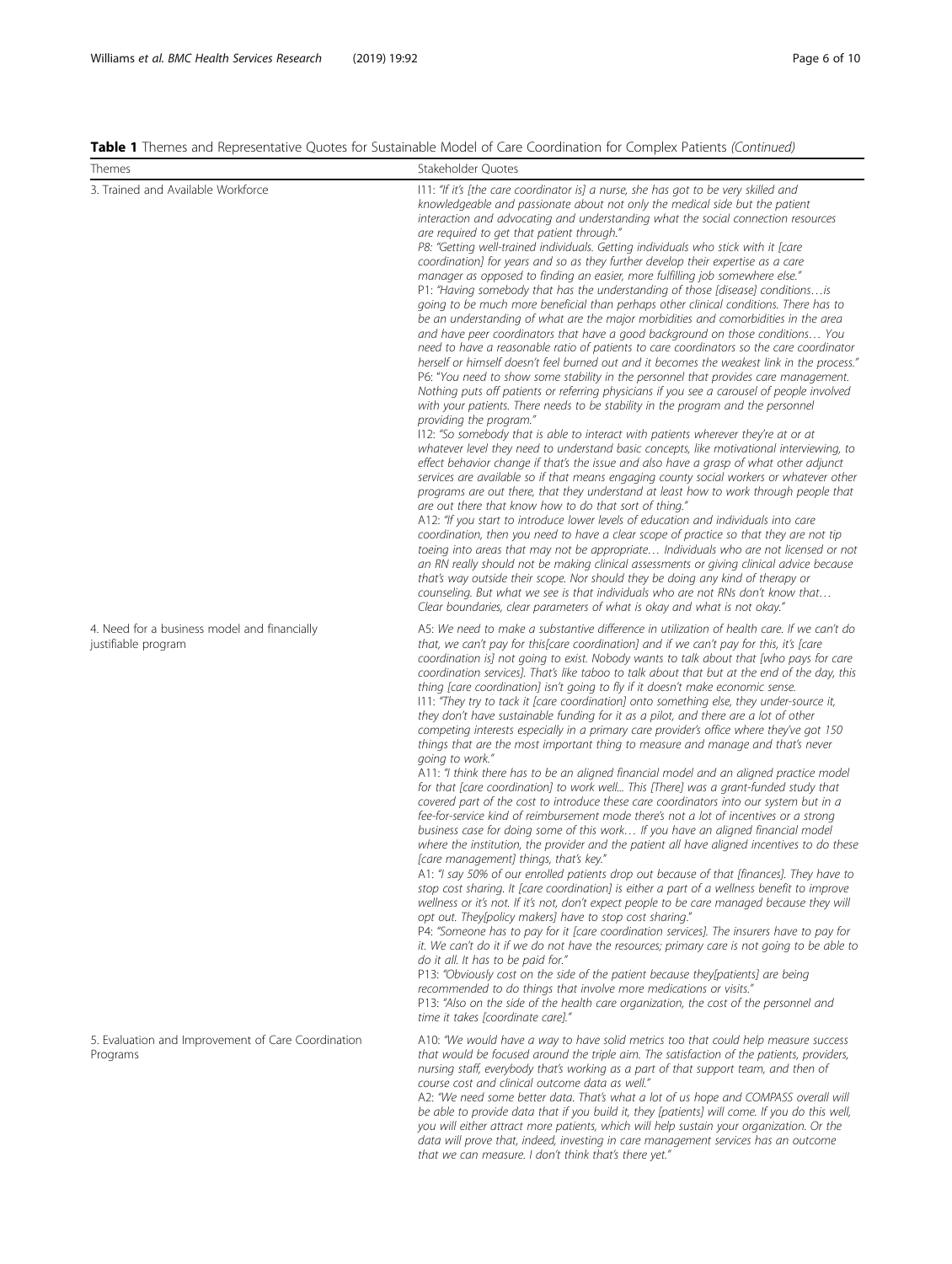Table 1 Themes and Representative Quotes for Sustainable Model of Care Coordination for Complex Patients (Continued)

| Themes                           | Stakeholder Ouotes                                                                                                                                                                                                                                                                                                                                                                                                                                                                                                                                                                                                                                                                                                                                                                                                                                                                                                                                                                                                                                                                                                                                                                                                                                                                                                                                                                                                                                                                                                                                                                                                                                                                                                                                                                                                         |
|----------------------------------|----------------------------------------------------------------------------------------------------------------------------------------------------------------------------------------------------------------------------------------------------------------------------------------------------------------------------------------------------------------------------------------------------------------------------------------------------------------------------------------------------------------------------------------------------------------------------------------------------------------------------------------------------------------------------------------------------------------------------------------------------------------------------------------------------------------------------------------------------------------------------------------------------------------------------------------------------------------------------------------------------------------------------------------------------------------------------------------------------------------------------------------------------------------------------------------------------------------------------------------------------------------------------------------------------------------------------------------------------------------------------------------------------------------------------------------------------------------------------------------------------------------------------------------------------------------------------------------------------------------------------------------------------------------------------------------------------------------------------------------------------------------------------------------------------------------------------|
|                                  | 17: "Having an electronic medical record be able to communicate with a claims system.<br>That's the concept of big data. Bringing claims information and EMR data together to<br>be able to evaluate, to analyze, to stratify and really use that to kind of try and do<br>prescriptive care coordination that's specific to a particular patient and really prospective<br>as opposed to retrospective."<br>112: "From a patient perspective I think you want to ask those quality of life questions:<br>'am I able to do the things I want to do, am I happy, do I feel like I'm at the best health<br>that I could possibly be.' So patient reported outcomes. And then there are utilization<br>outcomes so total cost of care, and those other preventable episodes of care And<br>then of course the big dots, life expectancy, mortality rates"<br>P3: "Research certainly is an important part. To be able to successfully implement it [care<br>coordination program] you have to periodically be able to evaluate the process, evaluate<br>outcomes, make changes. Those pretty much in terms of how it [the program] can be<br>successful and of course be able to structure or formulate an effective model. The model<br>itself is a major factor to decide whether this care coordination will be effective or not."<br>P5: "A rigorous method to assess need, to intervene to make choices what may be<br>appropriate, to intervene or work with the patient on and then assessing effectiveness<br>and then returning to taking that assessment back in and deciding whether we proceed<br>forward or notI sometimes feel like we talk about a lot of things but we haven't found<br>an effective way to move patients forward."                                                                           |
| 6. Patient and family engagement | P13: "If patients are in a mental health crisis and can't access that care, they are unlikely<br>to be managing their chronic disease, physical disease as well, or to be in contact with a<br>care coordinator."<br>P14: "Some hesitancy based on patient's perspective being at this point that's a non-<br>traditional approach to chronic care so they [patient] may not be keen to do it[care co<br>ordination] so that may be an issue."<br>A9: "Patients have to be willing participants as wellwe certainly found patients that<br>are very eligible but really don't want to participateis patients who really need help<br>but are not interested. How to engage patients is a barrier Patients to be willing to<br>participate in their care as well by making themselves available for care coordination."<br>19: "First they [patients] have to be agreeable to engage in it [care coordination<br>program]. If they are not going to be compliant or they're not interested, we wouldn't<br>engage them in case management. Sometimes the member may refuse, and the family<br>members are participating. So we work with family members. Somebody on the other<br>side has to be participating."<br>A10: "I think part of the problem we sometimes see is we end up creating a co-<br>dependency with patients when they have a care coordinator instead of doing the very<br>thing we are trying We should be teaching them[patients] how to self-manage and<br>everything we do should be preparing them for discharge so they can learn how to do<br>things within the system as part of the skill set that they are leaving with and if we are<br>always doing it for them, or they are always relying on the care coordinator, they are<br>not ever having to do that [care management] on their own." |

P Primary Care Provider, A Administrators, I Insurers

Insurers in this study acknowledged a lack of awareness of care coordination presence within practices, while administrators and primary care providers commented on a lack of trust among care teams, as issues which impede a successful comprehensive program. Communication across stakeholders was reported as essential to address some of these issues and will enhance professional trust, distribute workloads, and improve patient engagement.

# Theme 2.2. The need for data and access to an interoperable health information system

Support for new technology and information systems for real-time access to and tracking of patient plans was identified as an important component for an effective care coordination program, particularly among health care administrators. Stakeholders reported on using alternative technology for communication with patients. The perceived technology needs ranged from the ability to video conference with patients to having streamlined information systems and a robust electronic medical record, strong analytic tools, and integrated systems to allow for communication between all providers, the patient, and possibly the health plan.

Stakeholders also discussed the need for technical and information-system support for identifying patients, managing and tracking patients and ensuring appropriate use of resources. A more integrated and encompassing electronic medical record that has real-time ability to show updated medications, see how patients are moving through care, allows for a single plan of care, has multidirectional flow with those inside and outside of the medical setting and possibly allows linking with family members were reported as necessary.

# Theme 3: Trained and available workforce

Effective and well-trained care coordinators emerged from stakeholders as an essential factor that needs to be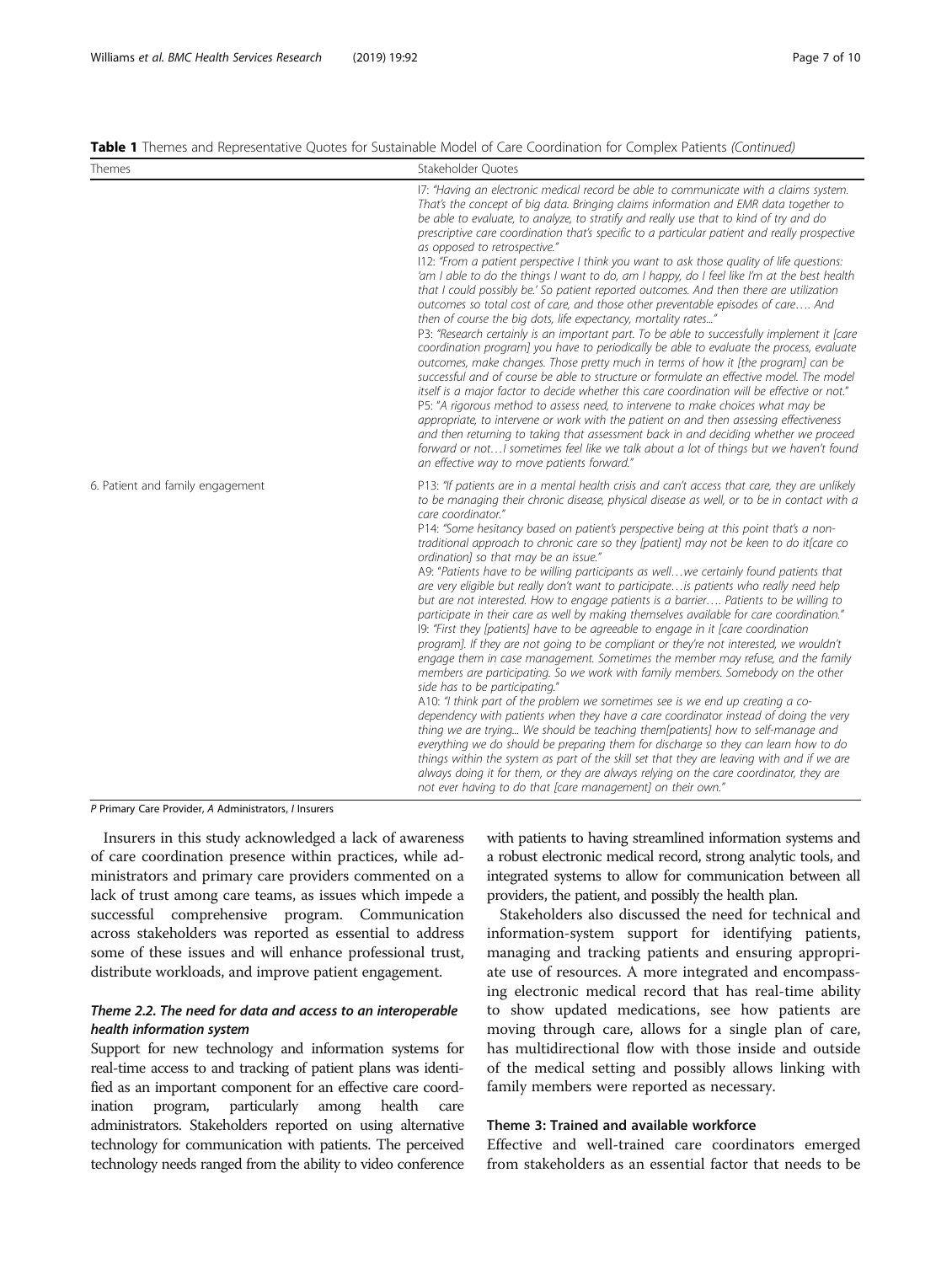in place for care coordination implementation. Stakeholders perceived that there is a lack of skilled, specialized and experienced care coordination staff. Required skills for care coordinator positions include both medical and social work aspects along with an ability to build effective relationships with patients. Due to perceived lack of easy availability of skilled staff, hiring and retaining the right care coordinator is important. Competent care coordinators were described as those having specialized skillsets in addition to having the "personality" (being motivated and interested) to be able to manage complex patients. The ability to communicate effectively with providers, patients, families, peers, and community resources was identified as a key trait of an effective care coordinator.

Stakeholders said that care coordinators must be embedded in the medical practice and there should be a clear definition and delineation of roles and scope of practice to prevent duplication of efforts. Setting boundaries for staff and care coordinators were expressed strongly by administrators. One administrator gave an example of registered nurses routinely providing counseling to patients, which was not a part of their defined role.

# Theme 4: Need for a business model and financially justifiable program

Stakeholders strongly expressed that current financial models do not generate adequate direct revenue, which can be a significant impediment to care coordination sustainability. Cost sharing by patients was discussed as an alternative to sustaining care coordination but respondents recognized that such a model can drive patients to opt out of care coordination. While primary care providers appear to advocate for cost sharing, administrators suggested its impracticality. They suggested that for care coordination to be successful there needs to be payer reform, or at least a restructuring of reimbursement. In particular, the perceived cost of the personnel required to provide care coordination was mentioned by a notable portion of respondents as a barrier to implementing an effective and sustainable care coordination program. They noted that it may be expensive to financially support care coordinators and it is "a very intensive job that requires a lot of time and attention" which needs to be financed appropriately to attract and retain talented staff.

# Theme 5: Evaluation and improvement of care coordination programs

The capability to evaluate care coordination effectiveness was perceived by all stakeholders as imperative to measure impact on patient health, care experience, and quality of life. All stakeholder groups spoke of lack of an integrated, reliable care management tool capable of tracking patient information and outcomes. Currently there is also a lack of integration with health systems, records and other patient information databases. Care management services that include being able to track and measure patient outcomes, personnel evaluation, service evaluation, as well as a culture of transparency and openness were discussed. In most medical environments, the record keeping system is not designed to monitor population outcomes, fidelity to a treatment model, and cost outcomes. A system that can merge clinical outcomes with utilization outcomes was seen as ideal.

Regular evaluation was reported as essential to streamline processes that are less effective, recognize service gaps that might otherwise go undetected, and to document the impact of care coordination programs. There was mention by all respondent groups that capturing any impact that care coordination had on reducing healthcare utilization costs would be important in supporting continuation of care coordination programs and expanding them. Stakeholders acknowledged that measuring impact can be complex but having systematic way of identifying and tracking patient outcomes and processes via technology can inform policymakers, insurers, and other stakeholders.

#### Theme 6: Patient and family engagement

Patient and family involvement in the care coordination were described as an important component for care coordination program. Similar to primary care provider engagement, stakeholders in this study reported that patients' willingness to participate in care coordination is essential. Many stakeholders described past experiences with patients who were eligible for care coordination but unwilling to participate. They emphasized that the work involved in getting patients and family members engaged "patients who really need help but are not interested" can be daunting (see Table theme 6).

Patient characteristics such as minimal motivation and interest, unfamiliarity with existing resources and services, financial need, health state and access limitations were mentioned as factors that could inhibit participation and continued utilization of care coordination. As a component of care coordination, stakeholders identified the need to address patient activation and motivation. They agreed that having a care coordinator to help identify patients' goals (as opposed to provider goals) and a course of action to achieve them is imperative in obtaining patient engagement.

Stakeholders expressed concern voiced about a potential over-dependency on care coordination as a barrier to self –management. Identifying and engaging family or other caregivers who could work with care coordinators were discussed as a way to enhance patient's adherence and limit dependency on care coordinators.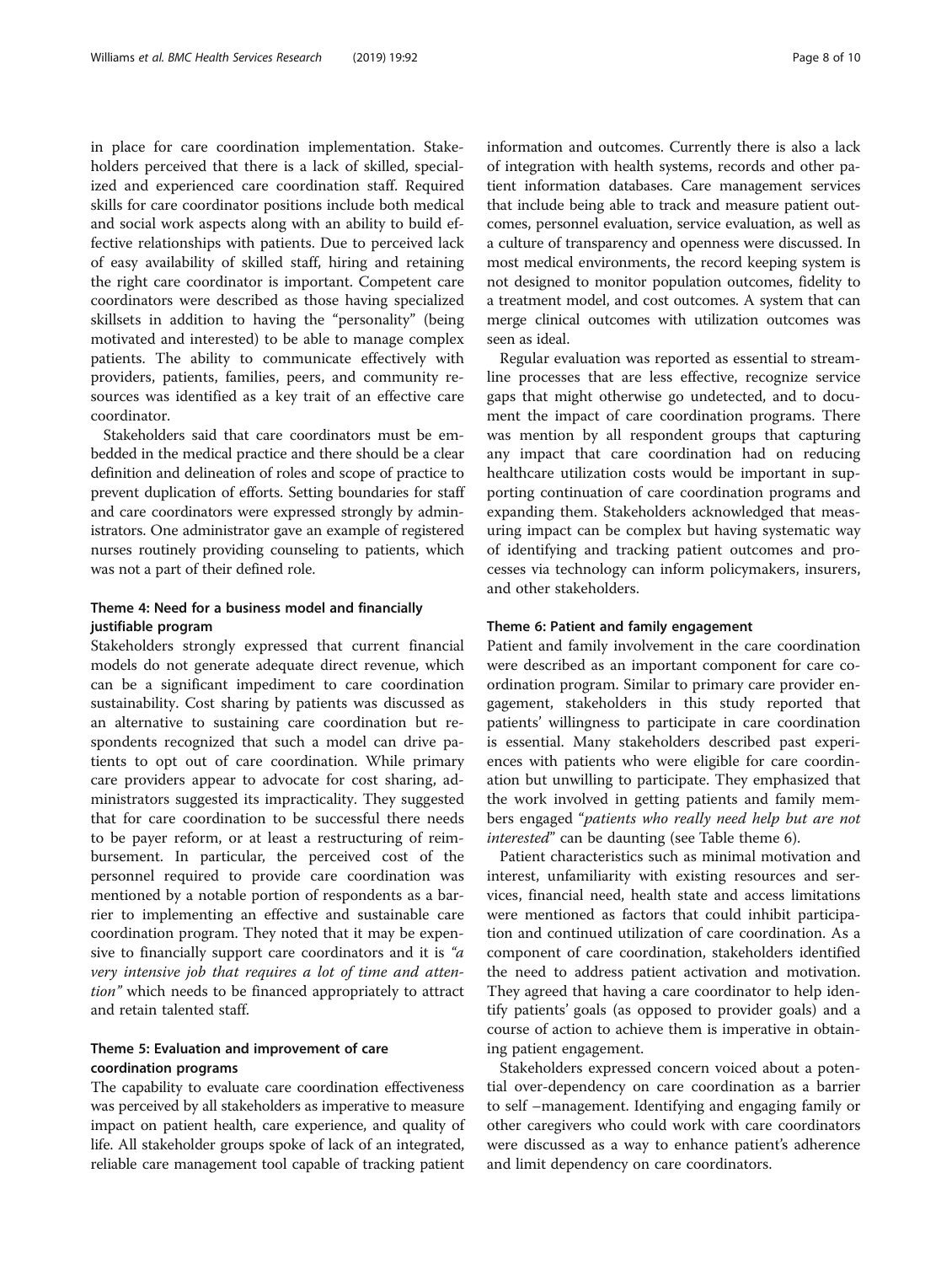#### <span id="page-8-0"></span>**Discussion**

This study is unique in soliciting the views of insurers in a time when health practices are implementing diverse models of care coordination [[10](#page-9-0)] with limited financial support. When asked about key elements of care coordination in a setting of limited resources, our participants (primary care providers, administrators, and insurers) had very similar responses.

Areas of general uncertainty were present on the eligibility of those with significant mental health issues, socioeconomic problems, and those patients unable or unwilling to be engaged. There was also uncertainty about how long care coordination should be offered—is it short term or ongoing? There was consensus that care coordination requires effective electronic tools to support both communication and tracking of health information (within the healthcare systems) and utilization information (from insurance systems). To best address the varied needs of patient groups, a care coordinator would need to have training and skills to address both medical and social needs while not creating dependency in their patients. Insurers were no different than primary care providers and administrators in recognizing the importance of outcomes beyond utilization; including health measures, patient care experience and quality of life. All three groups acknowledged the need for a viable financial model and the potential risk of patient having to share the cost of care coordination if required by that patient's insurance company leading to a lack of participation in care coordination of high cost patients.

These findings reinforce that respondents were aware of the value care coordination can have in reducing fragmentation [[2,](#page-9-0) [20](#page-9-0)] and improving health outcomes [[15](#page-9-0), [21\]](#page-9-0) that are broader than cost containment. Reimbursement models that are strictly fee-for service create a barrier to these important goals [[9,](#page-9-0) [10](#page-9-0)]. This research supports the idea that both practices and insurers see the value of care coordination and largely agree on the need to design a new payment system.

This study involved one state and included only private insurance providers and practices recently involved in implementation of an evidence-based model of care coordination that included both mental health and medical conditions. This may limit generalizability to groups unfamiliar with care coordination and to where patient populations and payment systems differ.

# Conclusions

Previous qualitative research has included input from primary care providers [[21](#page-9-0)–[24](#page-9-0)], other physicians [[9\]](#page-9-0), administrators  $[22-25]$  $[22-25]$  $[22-25]$  $[22-25]$  $[22-25]$ , and national experts  $[9]$  $[9]$ , but to our knowledge there are no previous published examples on this topic that compare input from those working in clinical practice with those working within insurance

organizations. When faced with a service that has clear evidence of improvement in patient satisfaction and clinical outcomes, but weaker evidence of reducing utilization of high-cost services  $[26]$  $[26]$ , healthcare systems may speculate on how to best design their program to attract funding from insurance companies. In this work there was considerable consensus between primary care providers, administrators, and insurers on the value of care coordination to patients, the critical components, and on designing models around a broader set of outcomes than cost containment alone. In the US, care delivery models are impacted by the wide variety of insurance models for patients seen by a given practice. Medicare has recognized the value of care coordination in offering new billing codes for care coordination [\[27](#page-9-0)]; the time is ripe for commercial insurance in the US to do the same.

#### **Endnotes**

<sup>1</sup>SNG Research Corporation has been assisting businesses in Minnesota in doing customized market research since 1984. SNG was contracted to conduct interviews with stakeholders only and were by no means involved in the data analysis, interpretation or writing of this manuscript. In addition, none of the authors are a part of the SNG Corporation.

#### Additional files

[Additional file 1:](https://doi.org/10.1186/s12913-019-3916-5) COREQ Checklist 2. (DOCX 20 kb) [Additional file 2:](https://doi.org/10.1186/s12913-019-3916-5) Care Coordination Interview Guide. Questions used in interviews. (DOC 26 kb)

#### Abbreviations

CMS: Centers for Medicare and Medicaid Services; COMPASS: Care of Mental, Physical and Substance-use Syndromes; COPD: Chronic obstructive pulmonary disease; ICSI: Institute for Clinical Systems Improvement; MCHA: Minnesota Comprehensive Health Association; QRS: Qualitative Research Services

#### Acknowledgements

The analysis in this study was made possible by expertise from the Mayo Clinic Robert D. and Patricia E. Kern Center for the Science of Health Care Delivery. The authors would like to acknowledge the support of Holly Hess and Ashley Pitzer.

#### Funding

This publication was made possible by Grant Number 1C1CMS331048–01-00 from the Department of Health and Human Services, Centers for Medicare & Medicaid Services. The contents of this publication are solely the responsibility of the authors and do not necessarily represent the official views of the U.S. Department of Health and Human Services or any of its agencies. The research presented here was conducted by the awardee. Findings might or might not be consistent with or confirmed by the findings of the independent evaluation contractor.

Additionally, the analysis in this project was made possible by the CTSA Grant UL1 TR000135 from the National Center for Advancing Translational Sciences (NCATS), a component of the National Institutes of Health (NIH). Its contents are solely the responsibility of the authors and do not necessarily represent the official views of the National Institutes of Health.